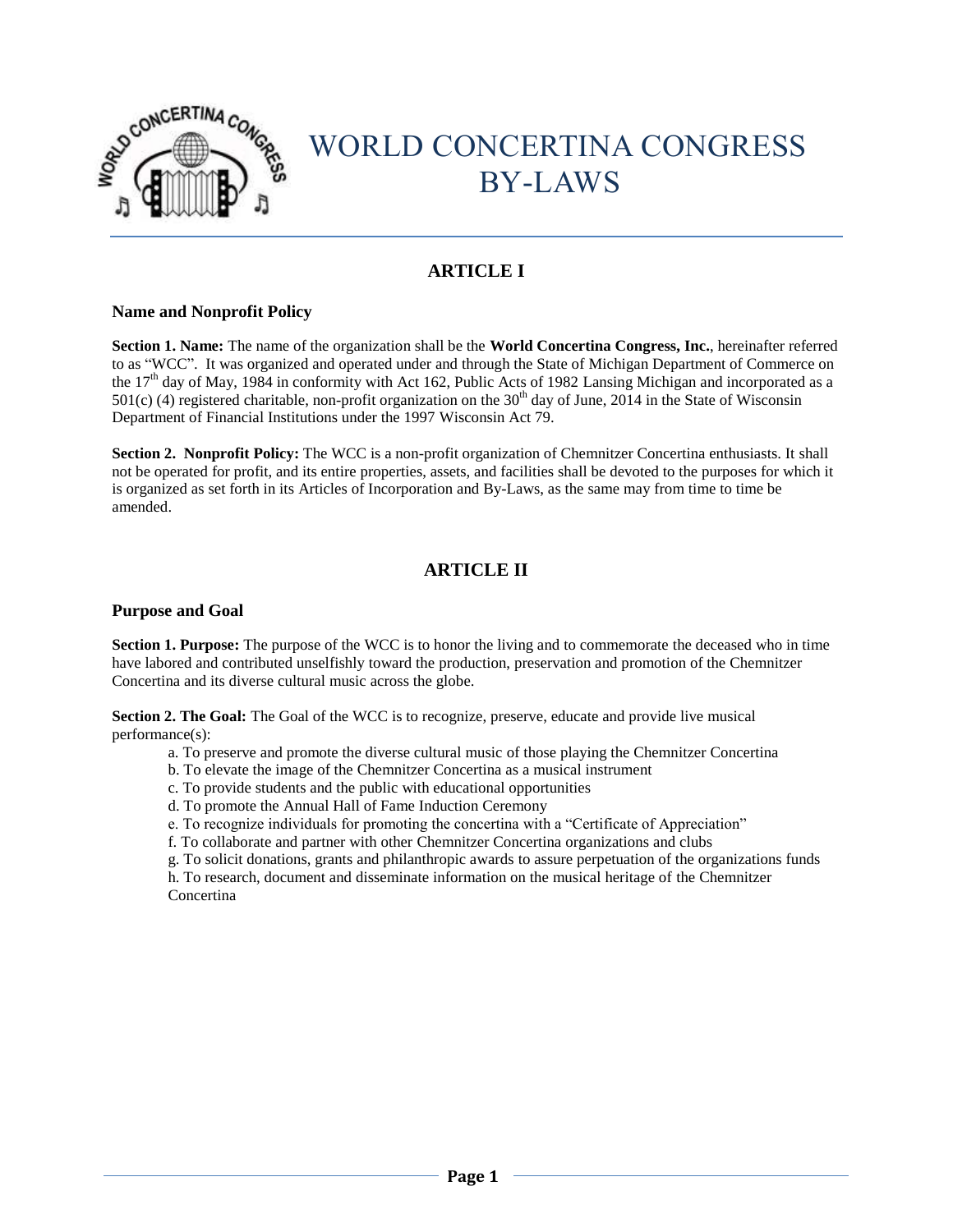## **ARTICLE III**

## **Board of Trustees**

**Section 1. Election and Powers:** The Board of Trustees shall have custody, control and direction of the WCC, its collections, property and other assets. Trustees, formerly Vice-Presidents shall be elected or appointed at the January Meeting of the Board and each Trustee shall serve until his or her successor is elected and qualified, unless his or her Trusteeship be theretofore vacated by resignation, death, removal, or otherwise.

**Section 2. Number:** The number of Trustees constituting the entire Board of Trustees shall be no less than six (6), or more than twelve (12). Initially six Trustees will be appointed by the President, two to a one year term, two to a two year term, and two to a three year term. This will allow for a minimum of two (2) Trustees to be elected every year. The Trustees must be an active WCC member or a President or representative of an active area Chemnitzer concertina club. (A concertina club is defined as a group of concertina players/enthusiasts having five or more members.) The Board of Trustees, by a two-thirds (2/3) vote of all members of the Board, may resolve to increase or decrease the number of Trustees to the extent permitted in the By-Laws of the WCC, provided that no decrease shall shorten the term of any incumbent Trustee. A Chemnitzer Concertina Club President or representative, who cannot make the annual meeting, may be elected to the Board if he/she sends a letter of intent to the WCC President via US Mail or signed PDF email, one month prior to the annual meeting.

**Section 3. Vacancies:** In case of any vacancy in the Board of Trustees, a majority of the remaining Trustees may elect a successor to serve until his or her successor shall have been duly elected and qualified. Additional Trustees so elected shall serve until their successors shall have been duly elected and qualified.

**Section 4. Absences:** If any Trustee shall fail to attend three (3) consecutive meetings of the Board of Trustees without excuse accepted as satisfactory by the Board, such Trustee shall be deemed to have resigned and the vacancy shall be filled. Absences without notification will be deemed as an unexcused absence. Notification consists of notifying an officer before the board meeting starts.

**Section 5. Removal:** At any meeting of the Board of Trustees duly called, any Trustee may, by vote of two-thirds (2/3) of the entire Board, be removed from office and another may be elected by the Board to fill the unexpired term of the Trustee so removed.

**Section 6. Meetings:** The Annual Meeting of the Board of Trustees shall be held via Conference Call in January of each year on such date and at such time and place as may be designated by the Board of Trustees. Regular Meetings of the Board of Trustees shall be held at such times as the board may, from time to time, determine. Special Meetings of the Board of Trustees shall be held at any time, on call by the President of the Board, or by the Secretary on the request of a Board member.

**Section 7. Agenda for Meetings:** The agenda or order of business for WCC meetings shall include the following:

#### a) Call to order

- b) Pledge of Allegiance (general meetings only)
- c) Roll Call
- c) Approval of Minutes
- d) Financial report
- e) Report of the President
- f) Reports of Regular Committees
- g) Reports of any other Committees
- h) Old business
- i) New business
- j) Adjournment

**Section 8. Notice of Meetings:** Notice of the time and place of every meeting of the Board shall be distributed not less than seven (7) nor more than thirty-one (31) days before the meeting, to each Trustee at his or her email address. Emails will be sent with Return Receipt and Read requests.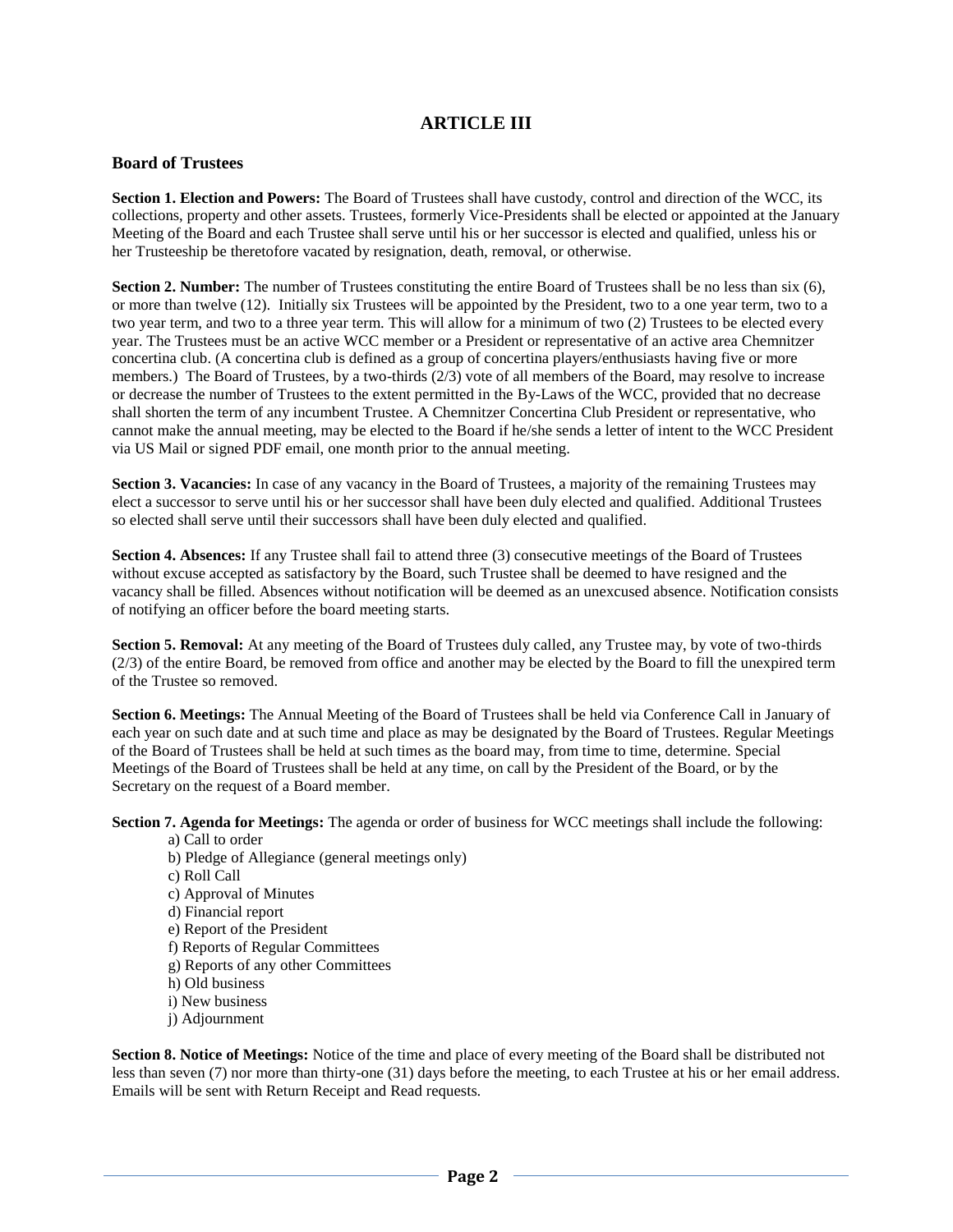**Section 9. Quorum:** A majority of the entire Board of Trustees shall constitute a quorum at any meeting of the Board, and except as otherwise provided by law or herein, a majority in number of such quorum shall decide any question that may come before the meeting. A majority of the Trustees present at any regular or special meeting, although less than a quorum, may adjourn the same from time to time, without notice other than announcement at the meeting, until a quorum shall be present. At such adjourned meeting at which a quorum shall be present, any business may be transacted which might have been transacted at the meeting as originally called.

**Section 10. Personal Attendance by Conference Communication Equipment:** Any one or more members of the Board of Trustees or any committee thereof may participate in a meeting of such Board or Committee, with the consent of all the members of such Board or Committee present in person at such meeting, by means of a conference telephone call or similar communications equipment allowing all persons participating in the meeting to hear each other at the same time. Participation by such means shall constitute presence in person at the meeting.

**Section 11. Executive Committee:** The Board of Trustees shall, by an affirmative vote of a majority of the entire Board, appoint an Executive Committee. The Executive Committee shall consist of the officers of the organization, including the President, Vice-President, Secretary, Treasurer and Sargent-At-Arms. The President shall be the Chairman of the Executive Committee. The Executive Committee shall have and may exercise between the meetings of the Board of Trustees all the authority of the Board of Trustees, except that the Executive Committee shall have no authority as to those matters prohibited under any provision of applicable law. The Executive Committee shall report all its actions to the next meeting of the Board of Trustees. Any reference in these By-Laws to the Board of Trustees shall include the Executive Committee unless the context or express provision otherwise provides.

**Section 12. Volunteers:** A person who voluntarily offers himself or herself to the WCC for a service or undertaking willingly and without pay will be considered a volunteer. A volunteer does not have authority, voting privileges or fiduciary responsibilities to the WCC. A volunteer is encouraged to attend regular board meetings or committee meetings that pertain to their affiliated topic.

**Section 13. Committees:** As soon as practicable each year following the Annual Meeting of the Board of Trustees and upon the recommendation of the President, the Board shall appoint the following Committees, each of which shall consist of at least two (2) Trustees or otherwise noted in these By-Laws and shall have the authority to carry out its purposes as set forth in this Section 13. In making, these appointments, the Board shall designate the Chairman of each committee other than the Finance Committee.

**(a) Finance Committee.** There shall be a Finance Committee that will be chaired by the Treasurer. The Finance Committee shall review and audit policies and provide an annual audit report to the Board. The Finance Committee shall be responsible for:

- Conducting an Annual Audit by two Board members or an independent outside auditor if required
- Budgets
- Grants
- Accounting
- Government Financial Reporting
- Insurances (Liability for Events and Officers and Trustees litigations or defamation of character premium to be paid by the WCC.)

**(b) Advancement Committee.** There shall be an Advancement Committee that will be chaired by the Secretary. The Advancement Committee will be responsible for:

- All Legal issues including, Indemnification, Confidentiality, Conflict of Interest, Discrimination and Harassment and maintaining the Whistleblower and Conflict of Interest Policies as stated in Article VI
- Review, maintain and update the WCC By-Laws annually
- Insure Government Regulatory Compliances (Non-Financial)
- Copyright protection of logo and name
- Maintain Historical information, archives and any artifacts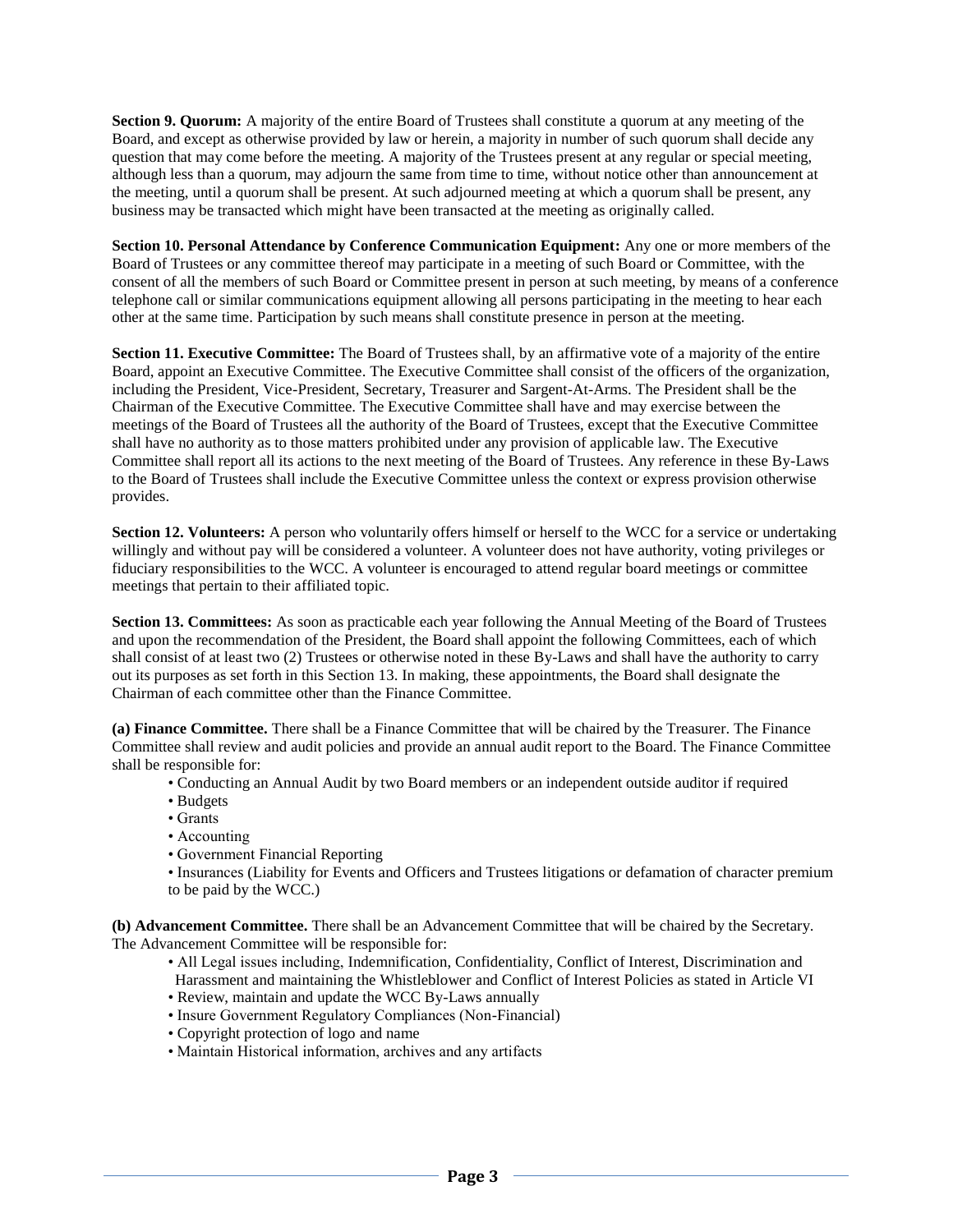**(c) Hall of Fame Committee.** There shall be a Hall of Fame Committee that will be responsible for:

• Reviewing Nominations and selecting nominees for Induction into the WCC Hall of Fame. There shall be one Hall of Fame Committee. It shall be the duty of the Hall of Fame Committee to receive applications presented each year and select the person(s) living and deceased or pioneer who in their opinion most nearly epitomizes in the word and spirit, the Purpose and Goal of the World Concertina Congress.

• The Hall of Fame Committee shall consist of four (4) members appointed by the Board from the membership and approved by a simple majority of the Board. Appointment to the Hall of Fame Committee shall be for a two-year term with two seats being filled each year. For the initial Hall of Fame Committee, two members will be appointed to a one-year term and two members will be appointed to a two-year term. The Board should strive to establish geographically diverse representation on the Committee.

• Out-going Committee members shall be eligible to be reappointed. The Board shall appoint one member of the committee members to serve as Hall of Fame Committee Chair and one member to serve as Committee Vice-Chair. Each position will have a two-year term with the Committee Vice-Chair succeeding the Committee Chair after the Chair's two-year term has been completed. The out-going Committee Chair shall be eligible to be reappointed to Committee Vice-Chair.

• The Hall of Fame Committee shall be responsible for establishing and maintaining the process and criteria used to determine a candidate's eligibility for consideration to induction in the Hall of Fame. This includes, but is not limited to the Hall of Fame application document, required application supporting material, application process schedule and retention of candidate application materials with a designated Hall of Fame Historian, and final candidate presentation to the Board.

• Each year, the Hall of Fame Committee shall present the Board with a minimum of three (3) and a maximum of eight (8) Hall of Fame candidates for their consideration.

• Each candidate's induction into the WCC Hall of Fame shall be approved by a simple majority of the Board. Approved candidates into the Hall of Fame shall be presented with an award of distinction and induction into the Hall of Fame with a ceremony that is part of a formal awards function endorsed by the World Concertina Congress.

• A \$25.00 application fee is required with each submission. Submissions are valid for 5 years.

#### **(d) Certificate of Appreciation Committee.** There shall be a Certificate of Appreciation (CoA) Committee that will be responsible for:

• Reviewing Nominations and selecting nominees for a Certificate of Appreciation The Certificate of Appreciation Committee duty is to receive applications presented each year and select the person(s), living and deceased, who in their opinion have contributed to the promotion and continuation of the concertina.

- (a) This award can be presented to anyone and nominations can be made from anyone who over time has dedicated time and effort to the support the Chemnitzer Concertina.
- (b) A short biography and picture of the nominee is also required and will be used for publication in an upcoming Newsletter.
- (c) Candidates for recognition must have a completed Nomination Form with one endorser and two recommendation signatures.
- (d) A \$10.00 application fee is required with each submission.
- (e) Upon approval, the endorser will be sent a Certificate of Appreciation for presentation to the recipient.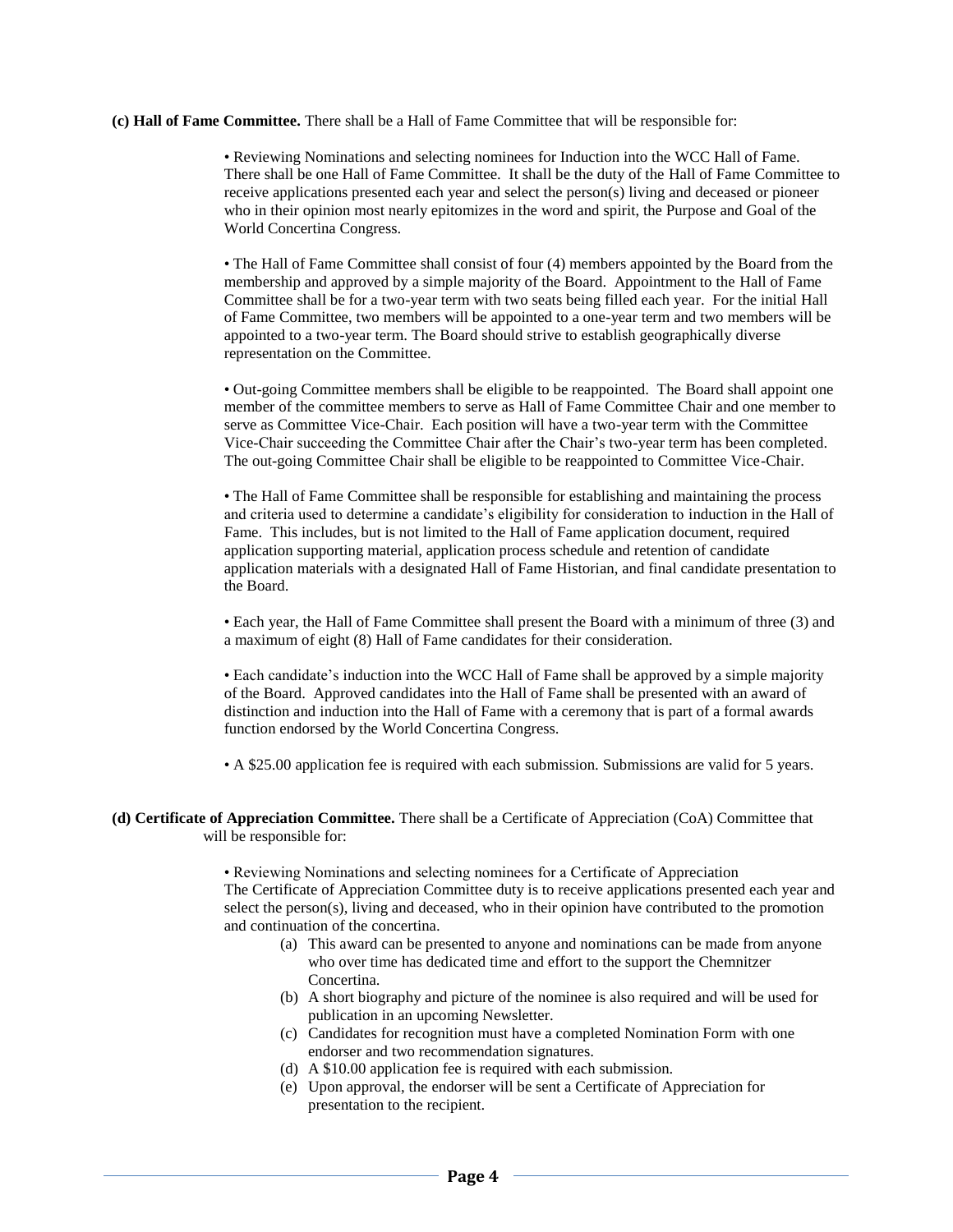• The Certificate of Appreciation Committee shall consist of two (2) members appointed by the Board from the membership and approved by a simple majority of the Board. Appointment to the Certificate of Appreciation Committee shall be for a two-year term with one seat being filled each year. For the initial Certificate of Appreciation Committee, two members will be appointed to a one-year term and one member will be appointed to a two-year term. The Board should strive to establish geographically diverse representation on the Certificate of Appreciation Committee.

• Out-going Committee members shall be eligible to be reappointed. The Board shall appoint one member of the Certificate of Appreciation Committee to serve as Committee Chair each year.

• The Certificate of Appreciation Committee shall be responsible for establishing and maintaining the process and criteria used to determine a candidate's eligibility for consideration for a Certificate of Appreciation. This includes, review of supporting material and retention of candidate application materials by the Certificate of Appreciation committee. All candidates will be presented to the Board for approval.

• The Certificate of Appreciation Committee shall present the Board with candidates for their consideration after review.

• Each candidate under consideration for a Certificate of Appreciation shall be approved by a simple majority of the Board. Approved candidates shall be presented with a Certificate of Appreciation award by the sponsor at a local ceremony.

• Certificates will be sent via mail or pdf and the endorser will provide a suitable frame for presentation.

**(e) Membership/Events/Fundraising Committee.** There shall be an Events Committee, which will be responsible for:

- Membership Drive
- Annual WCC Hall of Fame Induction presentations
- Special Events (A special event is an event that is created, supported and managed by the WCC)
- Fundraising / Development- Raffles (donated concertina/dance proceeds/Annual Awards Banquet)
- Merchandise (Caps, Polo Shirts, Sheet Music, CD's, etc.)

**(f) Public Relations & Education Committee.** There shall be a Public Relations Committee that will be responsible for:

- Media Relations
- Website
- Social Media (Facebook page, email listing)
- Graphics and Branding
- Electronic Newsletter
- Community Outreach includes participation in area festivals (Concertina Bowl, Jam Session, etc.)
- Digital Chemnitzer Musical Library
- Provide musical instructions to new concertina students
- Artifacts / donations
- Digital Archiving / WCC web site
- Advertising (Microphones, straps, concertina sales, repair and tuning, etc.)

**Section 14. Special Committees.** The President, with the approval of the Board of Trustees, may designate additional committees, each of which shall consist of at least two (2) Trustees and may include other persons who need not be Trustees. Each such committee shall have such authority and shall serve for such time as provided in the resolution designating the committee, except that such authority shall not exceed the authority conferred on the Executive Committee by Section 13 or on any regular Committee by Section 14 of this Article.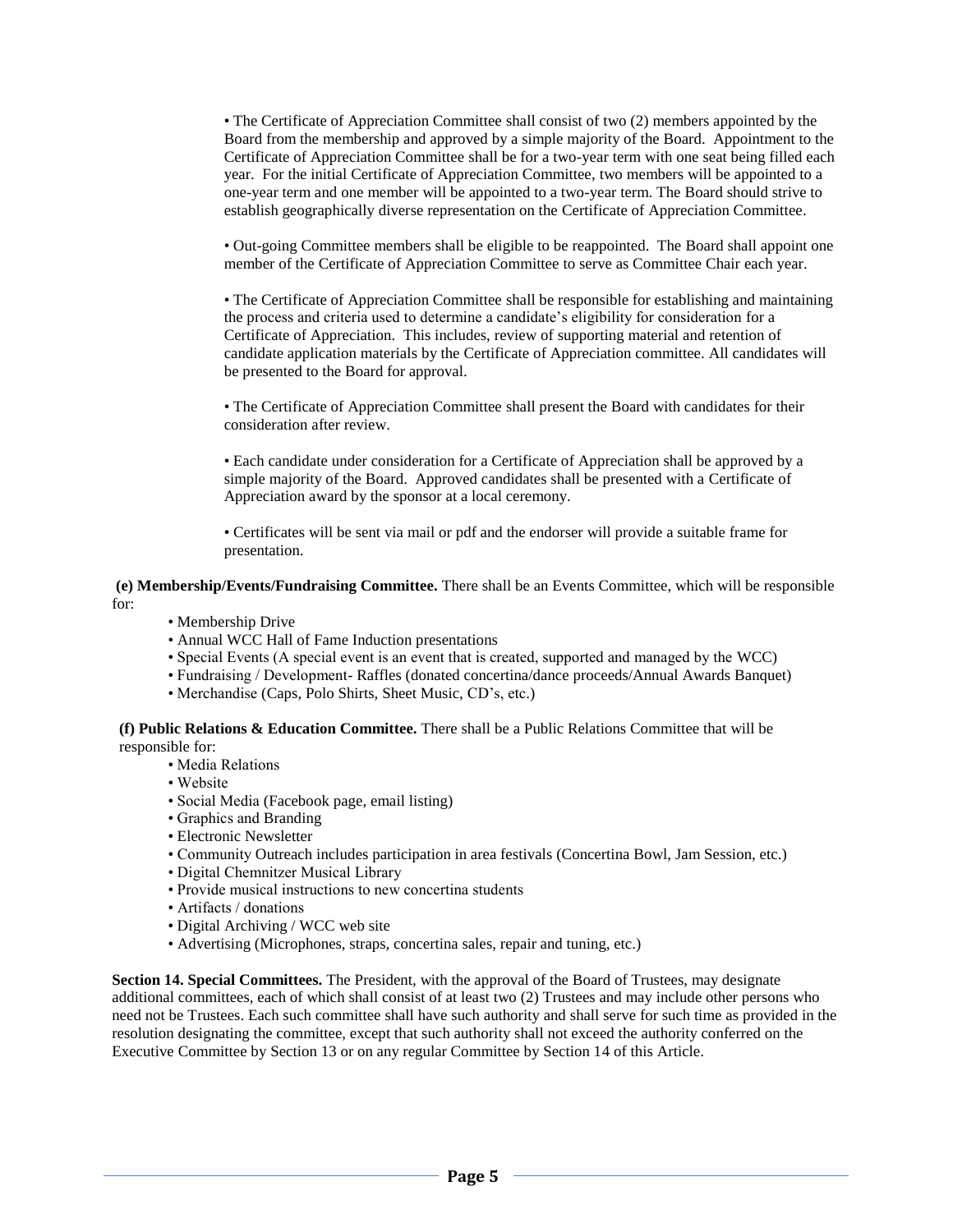## **ARTICLE IV**

## **Officers**

**Section 1. Election of Officers:** The Board of Trustees and the WCC membership via election mail shall elect a President, a Vice-President, a Secretary, and a Treasurer of the WCC. Each such officer shall be elected from among the Trustees at the Annual Meeting of the Board for a term of two years. The Board of Trustees shall fill any vacancy in the above offices as soon as practicable. Nominations for any office must be submitted verbally or in writing to a Board Member or Officer by November  $1<sup>st</sup>$  prior to the January elections.

**Section 2. Removal:** At any meeting of the Board of Trustees duly called, any Officer of the WCC may, by a vote of two-thirds (2/3) of the entire Board, be removed from office and another may be elected by the board in the place of the Officer so removed, to serve until the next Annual Meeting of the Board.

**Section 3. President:** The President shall be the presiding officer of the Board of Trustees with the power and duty to exercise general supervision over the affairs and operations of the WCC. He or she shall act as Chairman of and preside at all meetings of the Board and of the Executive Committee. He or she shall oversee all committees, except the Hall of Fame and Certificate of Appreciation Nominating Committees, in addition to the appointed members. The President shall have such other powers and duties as may be designated by the Board.

**Section 4. Vice-President:** At the request of the President, or in his or her absence or during his or her disability, the Vice-President shall perform the duties and exercise the functions of the President. The Vice-President shall have such other powers and duties as may be designated by the Board of Trustees or the President.

**Section 5. Secretary:** The Secretary shall be responsible for the keeping minutes of all meetings of the board of Trustees and the Annual Membership meeting. He or she shall see that all notices are duly given in accordance with the provisions of these bylaws or as required by law. The Secretary shall be responsible for the custody of the records and of the seal or seals of the WCC. The Secretary shall also be responsible for all official correspondence of the WCC and insure that the "Yellow Rose Tribute" is sent to the family of a WCC Hall of Famer who has passed away. The Secretary shall have such other powers and duties as may be designated by the Board or the President. The WCC Secretary is the WCC Compliance Officer for complaints and the Chairperson of the Advancements Committee. The Secretary shall work with a designated Historian, appointed by the President, to store and maintain artifacts and maintain and provide an inventory list.

**Section 6. Treasurer:** The Treasurer shall have supervision over the financial records of the WCC. The Treasurer shall provide the Board of Trustees at each of its regular meetings, and upon written request, with a statement of the financial condition of the WCC. He or she shall serve as Chairman of the Finance Committee and shall have such other powers and duties as may be designated by the Board.

**Section 7. Sergeant-At-Arms:** The sergeant-at-arms shall maintain order and decorum at all meetings and functions of the WCC. He or she shall require all members to show their membership cards to attend the annual meeting and other meetings determined by the executive board. He or she shall maintain a record of member attendance at all meetings and perform other duties as delegated by the president and/or the executive board. He or she is responsible for presenting and displaying of the flag and leads the meeting with the Pledge of Allegiance.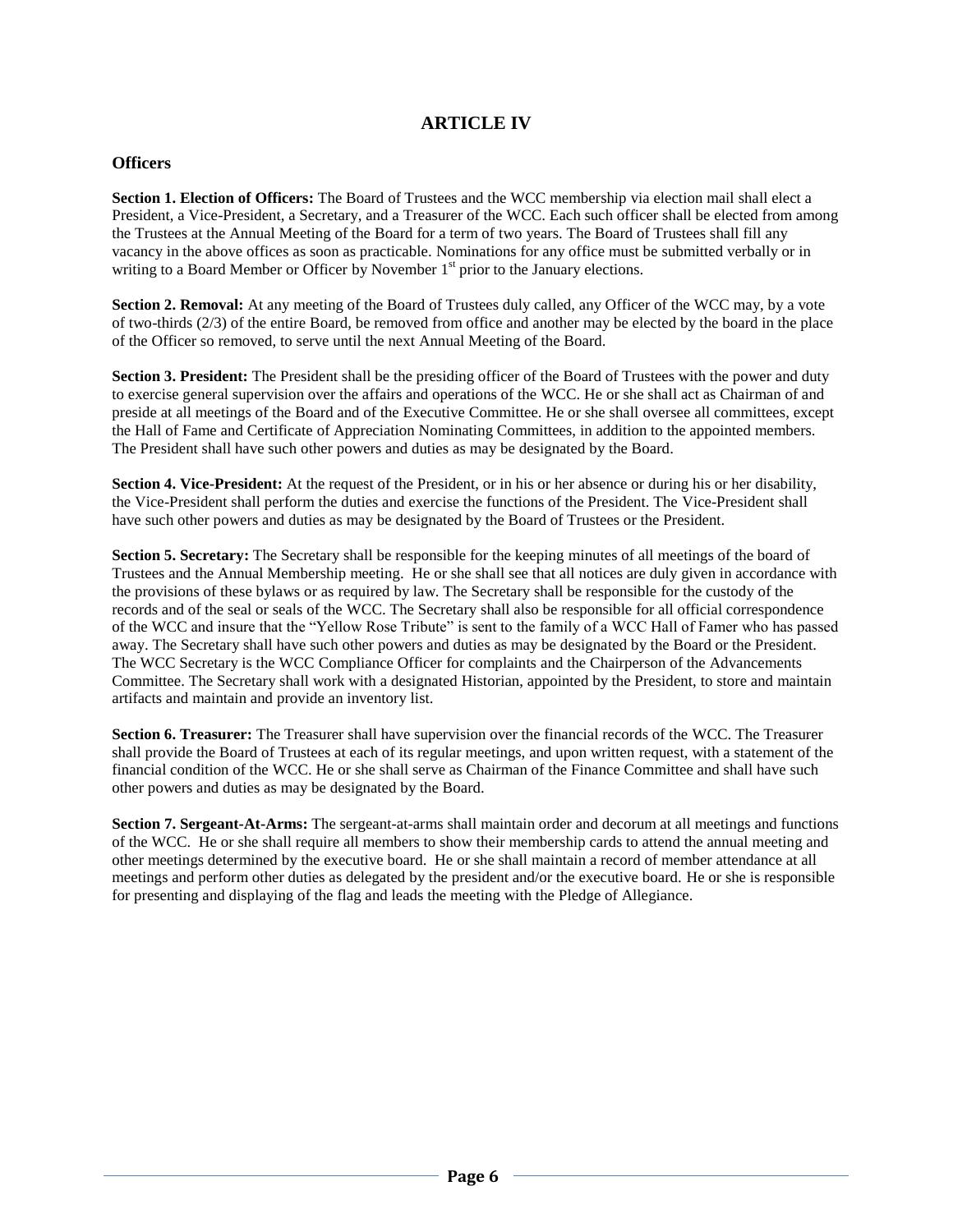## **ARTICLE V**

## **Membership and Fees**

**Section 1. Members:** Membership is open to all Chemnitzer Concertina enthusiasts and not restricted to concertina players and musicians. Members must be willing to support the Purposes of the WCC as laid out in Article II of these By-Laws.

**Section 2. Membership Application:** All potential new members must complete the WCC Membership Application form in order to become a member of the organization. Beginning January 1, 2020, annual Membership Fees of \$10.00 payable to the WCC Treasurer must accompany the completed application/renewal form.

Membership Benefits Include:

- WCC Membership Card
- "Yellow Rose Tribute" sent to all WCC Hall of Famers family upon notification of his/her death
- Concertina music and concertina lessons, available through interaction with club members
- Consideration for nomination to WCC Hall of Fame
- Ouarterly Newsletter
- Access to all WCC meetings, minutes and media
- Web Site listing on Who's Who Page
- Merchandise Discounts (Straps, microphones, nameplates, etc.)
- Updated Listing Concertinas for Sale, Concertinas Wanted

**Section 3. Membership Card:** A receipt in the form of a WCC Membership Card will be issued to all paid members for the first year. Membership dues are due by the end of January of each year. The following year's memberships will be acknowledged via an electronic membership listing. Replacement cards will be supplied upon request.

**Section 4. Concertina Club Affiliation:** Any area Chemnitzer Concertina Club across the globe can be affiliated with the WCC by agreeing to its bylaws and encourage and enlist their members to join the WCC membership.

## **ARTICLE VI**

## **Amendments and Other Provisions**

**Section 1. Amendments:** These By-Laws may be adopted, amended or repealed in whole or in part by the affirmative vote of a majority in number of the entire Board of Trustees, shall be distributed not less than seven (7) nor more than thirty-one (31) days before the meeting at which any amendment shall be voted upon. Written notice of the proposed amendment shall be distributed to each member of the Board, together with a concise statement of the changes proposed to be made.

**Section 2. Conduct of Meetings:** Except as otherwise provided in these bylaws, by applicable law or by resolution of the Board of Trustees, all meetings of the Board or of any committee designated by the Board shall be conducted in conformity with Robert's Rules of Order, Revised, as amended from time to time. If an Officer, Trustee or Visitor/Guest becomes unruly or disruptive during a Board meeting, by vote of two-thirds (2/3) of the Board, the individual or individuals will be asked to leave the premises, or asked to leave the conference call.

**Section 3. Financial Reporting:** For financial reporting purposes, the WCC fiscal year will run from January 1 to December 31 of each year.

**Section 4. Indemnification:** The WCC shall indemnify (a) any person made or threatened to be made a party to any action or proceeding by reason of the fact that such a person, or such person's testator or in testate, is or was a Trustee or Officer of the WCC and (b) any Trustee or Officer of the WCC who served on any other corporation of any type or kind, or any partnership, joint venture, trust, employee benefit plan, or other enterprise, association, or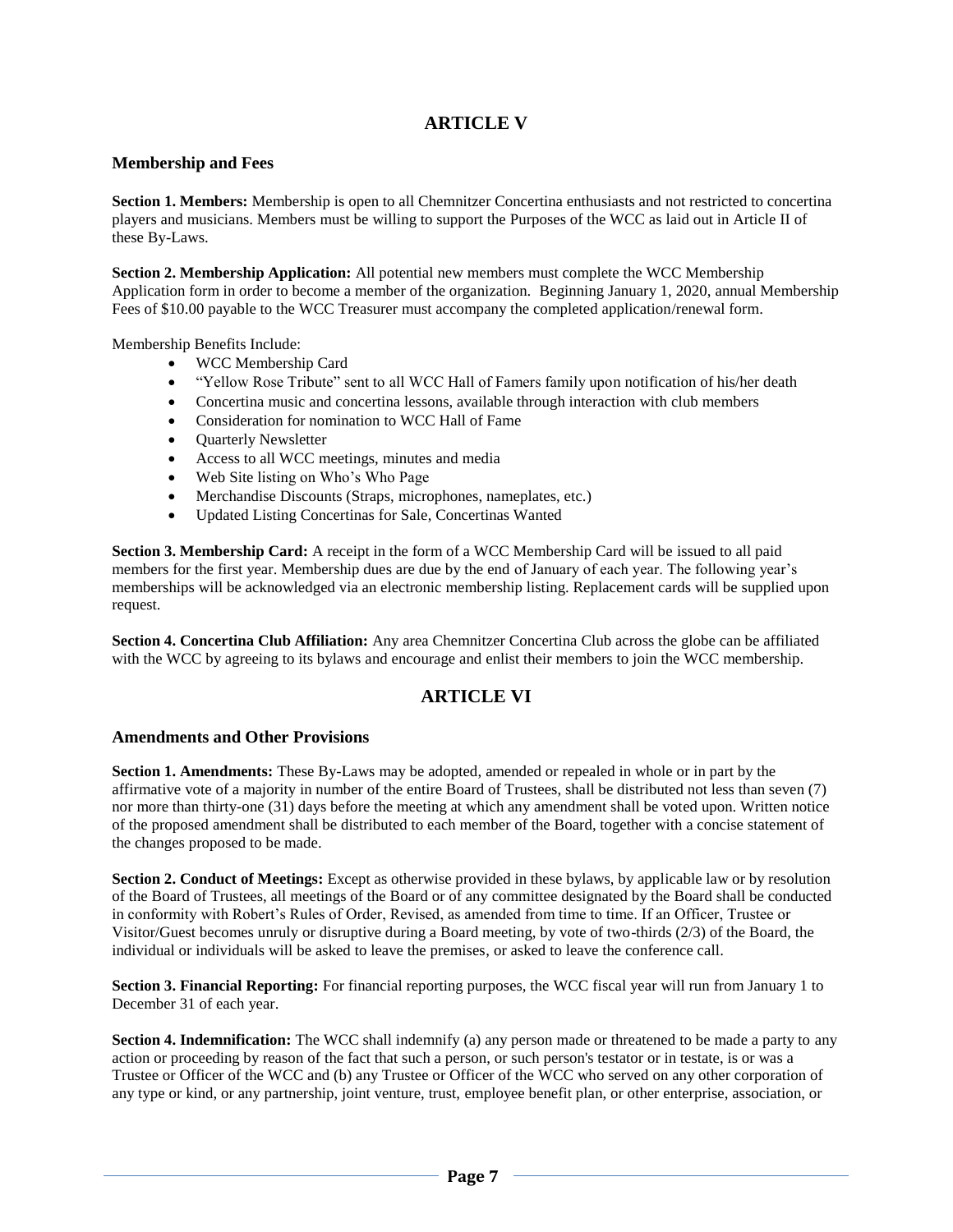entity in any capacity at the request of the WCC, in the manner and to the maximum extent permitted by the Notfor-profit Corporation Law of Wisconsin, as amended from time to time; and the WCC may, in the discretion of the Board of Trustees, purchase and maintain insurance pursuant to such indemnification and indemnify all other corporate personnel to the extent permitted by law.

**Section 5. Confidentiality:** It is the policy of the WCC that each Board Member, Officer, Volunteer or Guest shall keep confidential any and all information relating to discussions at WCC Board meetings. While results of Board agenda items may be disclosed, information concerning the discussions during the Board meetings is prohibited. Anyone who violates this policy may be subject to discipline including termination of his/her position.

**Section 6. Conflict of Interest:** It is the policy of the WCC to comply with a Conflict Of Interest Policy to deal with conflicts and related party transactions. The WCC seeks transparency in its transactions and to avoid the appearance of impropriety. Therefore the Board will distribute each year a Conflict Of Interest Policy that is to be reviewed and signed by each Board Member. This Conflict Of Interest Policy will include a Statement of the Conflict of Interest Policy as well as the following: 1) Discloser 2) Board Action 3) Records of Conflict 4) Other Procedures as needed or required by Law. (Refer to the WCC Conflict of Interest Policy)

**Section 7. Discrimination and Harassment:** The WCC does not discriminate against anyone and will not tolerate any form of harassment. This includes but is not limited to discrimination based upon race, creed, religion, gender, sex or any other category of class. If anyone encounters what they believe to be discrimination, we request that you immediately report it to a Board Member in writing.

**Section 8. Whistleblower:** The WCC requires its Board Members, Officers, Volunteers and Guests to observe high standards of ethics in the conduct of their duties and responsibilities. The WCC strives to maintain integrity and honesty in fulfilling its responsibilities to comply with all applicable laws and regulations.

This Whistleblower Policy is intended to encourage awareness of any concerns of violations of the By-Laws or suspected violations of law or regulations that govern the WCC's operations. There will be no retaliation for good faith reporting of violations or suspected violations. Anyone who retaliates is subject to discipline including termination.

To report any concerns or complaints, please provide a written report of the alleged incident to any Board Member who is then obligated to investigate any complaint. The WCC Secretary is the WCC Compliance Officer for complaints and the Chairperson of the Advancements Committee who will advise the Board of any complaint and investigation. Reports of violations or suspected violations will be kept confidential to the extent possible, consistent with the need to conduct an investigation. (Refer to the WCC Whistleblower Policy)

## **ARTICLE VII**

## **Dissolution and Perpetuation**

**Section 1. Dissolution:** This association shall not be dissolved without the written consent of eighty percent (80%) of the Board of Trustees. And that, in the event of its dissolution, any assets remaining after payment of all claims against the organization are to be distributed to an organization described in Section  $501(c)(4)$  of the Internal Revenue Code.

**Section 2. Perpetuation:** To ensure the continued perpetuation of the World Concertina Congress Hall of Fame in the event that the WCC organization ceases to exist. A majority vote by the Board of Trustees would establish the World Concertina Congress Hall of Fame as a separate entity and rename it to the World Concertina Hall of Fame. This action allows for continued perpetuation of the Hall of Fame by existing concertina clubs.

**Section 3. Existence:** At such time that it is necessary for the daily operations to be passed on to an existing concertina club, the Board of Trustees will determine the criteria for eligibility and their role. The proposed club(s) will be evaluated and voted on by the existing Board of Trustees of the WCC organization and carried out by the President to insure perpetuation of the World Concertina Hall of Fame.